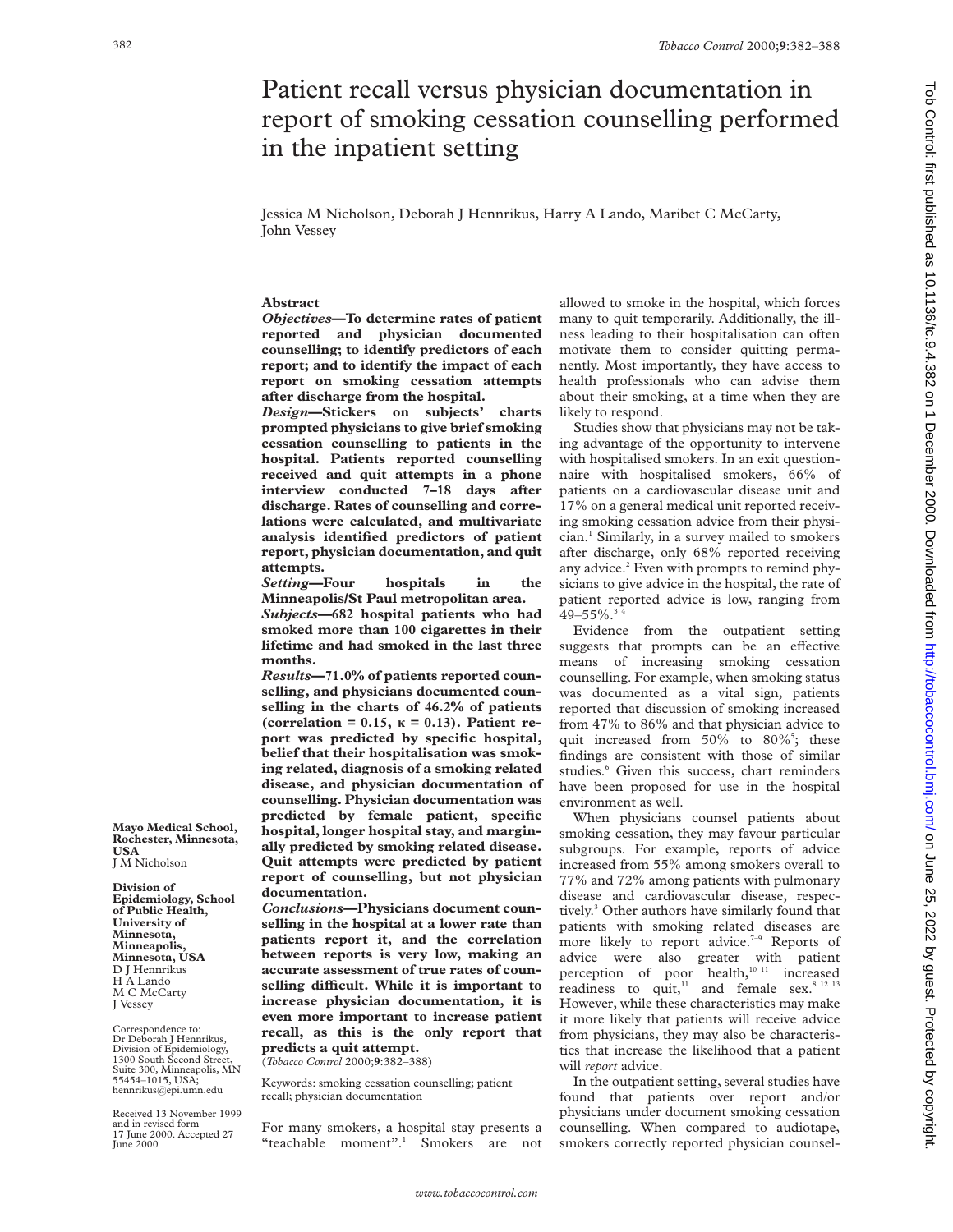ling at rates ranging from 92–98%, with an approximately  $20\%$  false positive rate.<sup>14</sup> In another study, patients correctly reported advice heard on audiotape at a rate of 81.8%, with a false positive rate of  $10.5\%$ .<sup>15</sup> Physicians documented only 45.5% of smoking advice heard on audiotape, although chart notes were found to have a  $0\%$  false positive rate.<sup>15</sup> These patterns have been found in other studies as well.<sup>16-20</sup> The issue is further complicated by poor correlation between the two reports, with one study finding that only 44.4% of smokers who reported advice had a corresponding physician's note in their chart.<sup>15</sup> When measuring physician counselling behaviours, patient interview and chart audit have been found to agree the least when compared to videotape.<sup>21</sup>

This phenomenon of patient over report and physician under documentation raises issues in any study that attempts to measure smoking cessation counselling given to patients using either report. This is complicated by the fact that the accepted "gold standards", such as audiotaping, are so logistically difficult as to be prohibitive in any large scale study. This report uses data from the Teachable Moment (TEAM) study, a randomised controlled trial of the effectiveness of smoking cessation counselling with hospital inpatients, to explore issues of patient recall and physician documentation of counselling. This study aims to identify: (1) rates of counselling reported by patients and charted by physicians in the hospital and their correlation; (2) independent predictors of each report of counselling; and (3) the impact of physician documented and patient reported counselling on smoking cessation attempts by patients immediately after discharge from the hospital. While several studies have examined this issue in the outpatient setting, the present study is one of the first to look at reports of smoking cessation counselling in the inpatient environment. Furthermore, to our knowledge, this is the first study to identify predictors of physician documentation.

## **Methods**

#### **SETTING**

Four hospitals participated in this study. All are located in the Minneapolis/St Paul metropolitan area. Hospitals A and C are both urban hospitals with large minority and transient populations. Hospitals B and D are suburban, and Hospital B has a lower proportion of minority patients than the other hospitals. Hospital A is publicly owned, while the other hospitals are operated by managed care organisations.

## **SUBJECTS**

Subjects were patients admitted to the four study hospitals who had smoked more than 100 cigarettes in their lifetime and had smoked in the past three months. This latter criterion was included in order to capture patients who had recently stopped smoking owing to illness or in anticipation of hospitalisation. Patients were excluded if they were not between the ages of 18 and 75 years, were not admitted for at least 24 hours, were obstetric or psychiatric patients, were too ill or impaired to participate, were assigned to a room with another patient in the study, or were not available for follow up for a period of 12 months (no phone, non-English speaking, in detention). Patients were recruited between January 1997 and June 1999.

## SMOKING CESSATION PROGRAMME

Consenting patients were randomly assigned to one of three treatment conditions: minimal intervention, brief provider advice (PA), or provider advice plus nurse counselling. All patients were given the TEAM smoking cessation booklet by the research assistant. Only patients in the PA intervention were used for this analysis, as it was the only group in which provider counselling was documented, but no nurse counselling took place that might bias patients' recall of physician counselling specifically. The PA intervention consisted of labelling the patients' charts. The label was placed prominently in the progress notes and read: "Physicians: this patient is a SMOKER who has agreed to participate in the TEAM smoking cessation study. Please give a brief (60 second) message that includes the following: advice to quit; quitting has positive health benefits; hospital stay is an opportunity to quit; TEAM smoking cessation booklets contain helpful information." The statement, "I delivered cessation advice," was followed by space for the physician to sign.

## SURVEYS AND CHART RECORDS

Before randomisation, patients were interviewed by research assistants for baseline information. Patients were surveyed again by telephone within 7–18 days of their discharge from the hospital. Phone surveys were administered by a team of trained telephone interviewers in the division of epidemiology at the University of Minnesota. Other information was collected from patient charts after hospital discharge.

## MEASURES

The baseline survey was used to identify demographic and smoking related variables. The demographic variables used in this study were sex, age, ethnicity, educational level, and marital status. Smoking related variables included stage of change, addiction, health beliefs, and self efficacy. Stage of change is a measure of a smoker's readiness to quit smoking.22 Stages are classified as precontemplation (do not want to quit), contemplation (want to quit in next six months), preparation (want to quit in next 30 days, have made 24 hour quit attempt in past year), and action (have quit in past six months). Addiction was determined by the length of time to first morning cigarette, which has been found to be a good proxy of the more extensive Fagerstrom test for nicotine dependence.<sup>23</sup> Health beliefs were determined by the question, "To what extent is smoking related to why you have been hospitalised? Would you say it is not at all related, somewhat related, or very much related?". Self efficacy is a measure of a smoker's confidence in being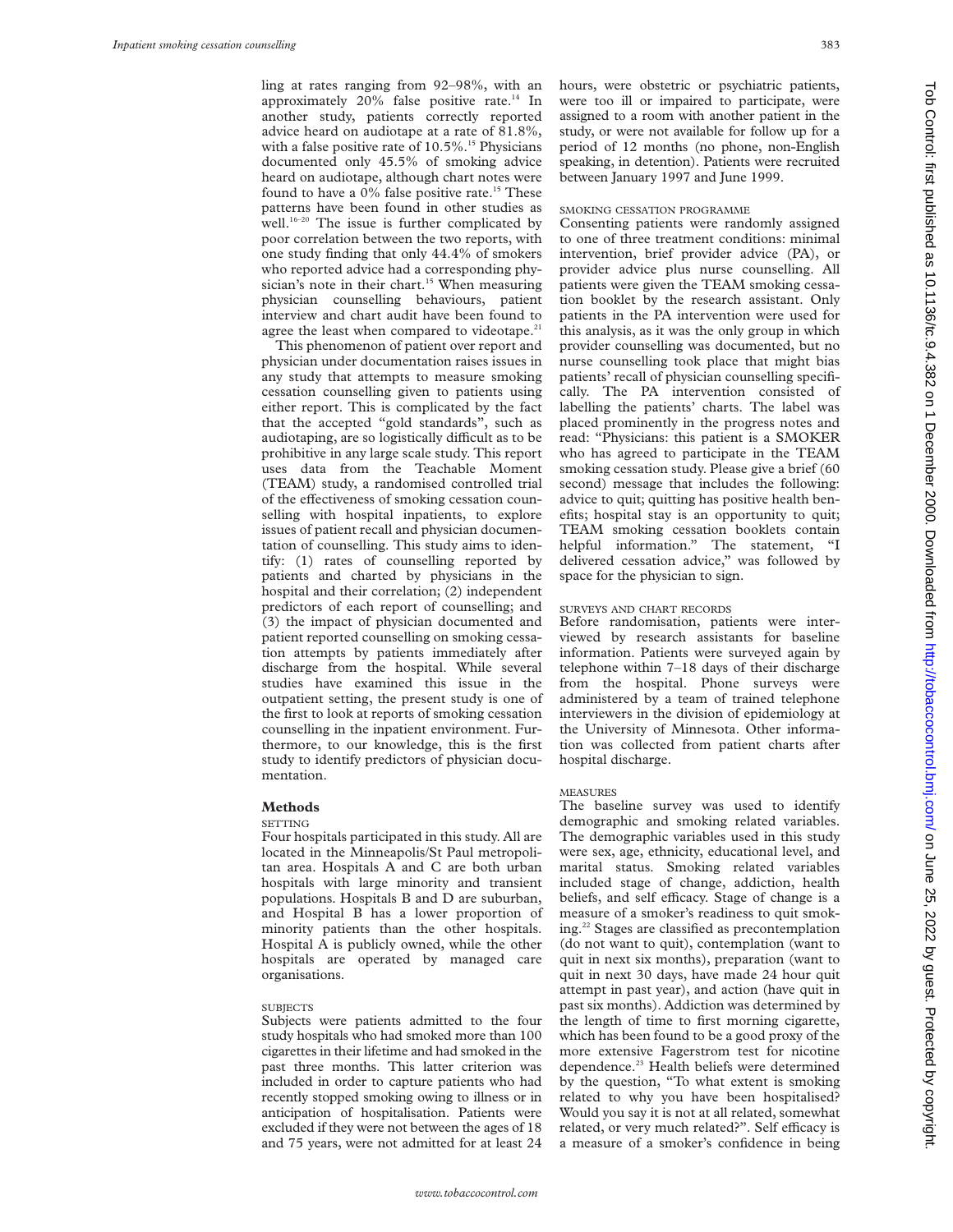able to quit smoking, self rated on a scale from 0 to 10.

The telephone interview was used to determine patients' quit attempts and their report of counselling received in the hospital. Patients were considered to have made a quit attempt if they reported they had not smoked in the last seven days or had tried to quit and stayed off cigarettes for at least 24 hours since leaving the hospital. To determine patient report of smoking cessation counselling, patients were asked whether physicians had done any of the following: "ask you if you smoked"; "ask you questions about your smoking, such as how long you have been smoking or how much you smoked"; "recommend you stop smoking/encourage you stay off cigarettes"; "tell you about the harmful effects of smoking"; "talk with you about how to quit or stay off cigarettes"; "give you written information about how to quit or stay off cigarettes"; or "suggest you get some help to stay off cigarettes after you were discharged from the hospital". A positive answer to any one or more of these seven questions was coded as patient reported counselling. We also created two alternate definitions of patient reported counselling: a five item definition excluding the first two questions, as asking about smoking was not specifically described on the physician chart label as "cessation advice"; and a single item definition, using only an affirmative answer to the question "recommend you stop smoking/encourage you to stay off cigarettes". The time to interview variable (from discharge to interview) was calculated in days.

The remaining information was taken from the patient chart. Length of hospital stay was calculated as hours from admission to discharge. Physician documentation of counselling was indicated by a physician's signature on the chart label; documentation that may have been present elsewhere in the chart was not included. Smoking related disease was determined by the discharge diagnosis, listed as an ICD-9 CM code (*International Classification of Diseases*, ninth revision, clinical morbidity). Any primary or secondary discharge diagnosis that has been identified as directly related to smoking was categorised as smoking related.24–26

#### ANALYSIS

Basic frequencies and correlations were calculated using SAS statistical software.<sup>27</sup> Correlation was calculated using both Pearson's equation and the equation for  $\kappa$ , which takes the effects of chance into account.

*Table 1 Patient reported and physician documented advice and correlation between reports*

|                   | Total        | Hospital A   | Hospital B   | Hospital C   | Hospital D   |
|-------------------|--------------|--------------|--------------|--------------|--------------|
| Physician charted | 46.2%        | 37.5%        | 41.0%        | 45.8%        | 71.6%        |
| advice            | $n = 653$    | $n = 104$    | $n = 305$    | $n = 142$    | $n = 102$    |
| Patient reported  | 71.0%        | 71.9%        | 67.4%        | 80.7%        | 66.7%        |
| advice            | $n = 682$    | $n = 114$    | $n = 316$    | $n = 150$    | $n = 102$    |
| Pearson           | 0.15         | 0.19         | 0.19         | 0.10         | 0.15         |
| correlation       | $p = 0.0001$ | $p = 0.0575$ | $p = 0.0010$ | $p = 0.2360$ | $p = 0.1230$ |
| к                 | 0.13         | 0.14         | 0.16         | 0.08         | 0.15         |

Modelling analysis of data was first done using the SAS/STAT MIXED procedure, followed by analysis with the SAS/STAT GLIMMIX macro, mixed model regression program.<sup>27</sup> The adjusted probabilities reported here were obtained from the MIXED analyses, and the F tests and p values were obtained from the GLIMMIX analysis, which is more appropriate for analysis of dependent variables with dichotomous outcomes. The modelling for the outcome variables was first performed using only those independent variables obtained from the baseline interview (discharge diagnosis was considered a baseline variable, as a smoking related disease would likely be present upon admission to the hospital). The baseline variables found to be significant predictors were then put into a new model with variables occurring later in time (during or after hospitalisation). This was done to ensure that variables selected from sequential surveys were not predictors of each other. The final model was run using only those variables found to be significant in both analyses.

## **Results**

SAMPLE

A total of 55 115 patients were screened for this study, of which 13 529 were smokers; 5547 were eligible to be in the study, 4370 were approached, and 2478 were enrolled. Of these, 2357 subjects completed the baseline survey; 790 were randomly assigned to the PA intervention, 682 (86%) of whom completed the telephone interview. Of those who completed the telephone interview, 53.5% were female, 78.5% were white, 14.9% were African American, 48.7% had attended some college or vocational training, and 55.6% were married or in a marriage-like relationship. The mean patient age was 48 years. The median length of stay in the hospital was 73 hours; 35.6% of patients had a primary or secondary discharge diagnosis that was directly related to smoking and 38.4% thought that their hospitalisation was somewhat or very much related to smoking.

## SMOKING CESSATION ADVICE REPORTED

Table 1 presents the patient reported and physician documented counselling, as well as the two calculations of correlation. Overall, 71.0% of patients reported smoking cessation counselling, while physicians documented counselling in the charts of 46.2% of patients. This pattern was found at all hospitals, with the exception of hospital D, where the rate of physicians charting counselling exceeded that of patients reporting it. The Pearson correlation between patient report and physician documentation was  $0.15$  ( $p = 0.0001$ ) over all hospitals, while  $\kappa = 0.13$ . We also performed the analysis using both the five item and one item definitions of patient reported counselling. Using these more conservative definitions, 60.3% and 55.0% of patients reported counselling and the correlations between patient report and physician documentation were  $0.20$  (p = 0.0001) and  $0.16$  (p = 0.0001), respectively. Because these changes in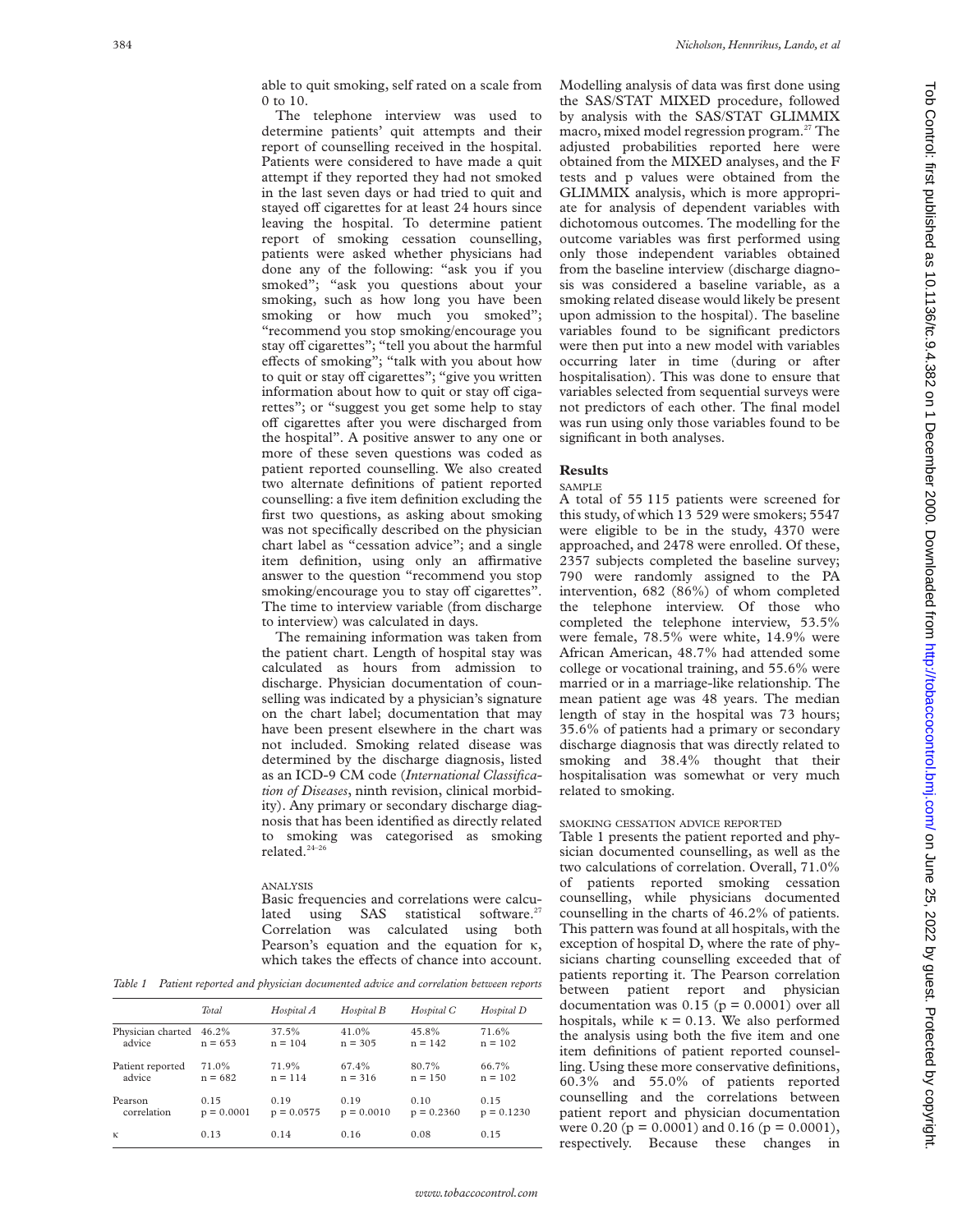definition did not greatly improve the correlation, subsequent analyses were conducted using the seven item version of patient reported counselling.

In regard to specific physician counselling behaviours, 59.8% of patients indicated that their physician asked if they smoked. For this question, patients were also given the option of answering that their provider already knew they smoked, but they were not asked to identify the provider; this made it impossible to do an analysis of physicians specifically. Patients also reported the following counselling behaviours: their physician recommended that they stop smoking, 55.0%; asked questions about their smoking history, 41.9%; and told them about the harmful effects of smoking, 33.9%. Patients reported the following assistance with cessation: their physician talked about how to quit or stay off cigarettes, 15.2%; recommended that they get help to stay off cigarettes after discharge, 14.1%; and gave written information about how to quit or stay off cigarettes, 3.5%.

## PREDICTORS OF PATIENT REPORT OF COUNSELLING

Table 2 presents significant predictors of patient report of counselling. A separate analysis was also performed without "patient believes hospitalisation smoking related" included, to ensure that its possible high corre-

*Table 2 Predictors of patient report of advice*

lation with other variables, such as stage of change or self efficacy, did not mask their significance; the results did not change. Significant predictors of patient reported counselling were hospital, belief that hospitalisation was smoking related, smoking related disease, and corresponding documentation by the physician. Analyses were also conducted with the five item and one item definitions of patient reported counselling, with no difference in predictors identified.

#### PREDICTORS OF PHYSICIAN CHARTING COUNSELLING

Table 3 presents significant predictors of physician documentation of counselling. Four variables were found to be predictors: sex, with physicians charting more for females than males; hospital, with physicians at hospital D most likely to report counselling; and length of stay, with physician charting counselling as stays got longer. Smoking related disease was found to be a marginally significant predictor.

#### PREDICTORS OF A QUIT ATTEMPT AFTER HOSPITALISATION

Only physician and patient reports of counselling were analysed in the first model to determine if either was a significant predictor of a smoking cessation attempt alone (degrees of freedom 1, 650). Only patient report of counselling was found to be significant; 69.1%

| Variable                                         | $\boldsymbol{n}$ | Proportion of<br>patients reporting<br>advice | Standard error | Degrees of<br>freedom | F     | p Value |
|--------------------------------------------------|------------------|-----------------------------------------------|----------------|-----------------------|-------|---------|
| Hospital                                         |                  |                                               |                |                       |       |         |
| А                                                | 103              | 0.772                                         | 0.042          | 3,639                 | 3.46  | 0.0162  |
| $\, {\bf B}$                                     | 304              | 0.681                                         | 0.024          |                       |       |         |
| $\mathsf{C}$                                     | 141              | 0.799                                         | 0.036          |                       |       |         |
| D                                                | 100              | 0.658                                         | 0.043          |                       |       |         |
| Patient believes hospitalisation smoking related |                  |                                               |                |                       |       |         |
| Not at all                                       | 361              | 0.618                                         | 0.023          | 3,639                 | 10.64 | 0.0001  |
| Somewhat                                         | 134              | 0.844                                         | 0.037          |                       |       |         |
| Very much                                        | 115              | 0.821                                         | 0.042          |                       |       |         |
| Don't know                                       | 38               | 0.901                                         | 0.068          |                       |       |         |
| Smoking related disease                          |                  |                                               |                |                       |       |         |
| Yes                                              | 320              | 0.770                                         | 0.025          | 1,639                 | 6.94  | 0.0086  |
| No                                               | 328              | 0.667                                         | 0.025          |                       |       |         |
| Physician charts advice                          |                  |                                               |                |                       |       |         |
| Yes                                              | 351              | 0.788                                         | 0.025          | 1,639                 | 13.79 | 0.0002  |
| No                                               | 297              | 0.658                                         | 0.023          |                       |       |         |

*Table 3 Predictors of physician documentation of advice*

| Variable                | $\boldsymbol{n}$ | Proportion of<br>physicians<br>documenting advice | Standard error | Degrees of<br>freedom | F     | p Value |
|-------------------------|------------------|---------------------------------------------------|----------------|-----------------------|-------|---------|
| Patient sex             |                  |                                                   |                |                       |       |         |
| Female                  | 346              | 0.498                                             | 0.026          | 1,641                 | 5.61  | 0.0181  |
| Male                    | 302              | 0.407                                             | 0.028          |                       |       |         |
| Hospital                |                  |                                                   |                |                       |       |         |
| А                       | 103              | 0.382                                             | 0.048          | 3,641                 | 10.24 | 0.0001  |
| $\, {\bf B}$            | 304              | 0.401                                             | 0.028          |                       |       |         |
| C                       | 141              | 0.452                                             | 0.041          |                       |       |         |
| D                       | 100              | 0.715                                             | 0.048          |                       |       |         |
| Length of hospital stay | 648              | $0.0141/dav*$                                     | $0.005$ /day   | 1,641                 | 4.69  | 0.0308  |
| Smoking related disease |                  |                                                   |                |                       |       |         |
| Yes                     | 320              | 0.492                                             | 0.027          | 1,641                 | 3.45  | 0.0639  |
| No                      | 328              | 0.421                                             | 0.027          |                       |       |         |

\*With each day in the hospital, the proportion of physicians documenting advice increased by this amount.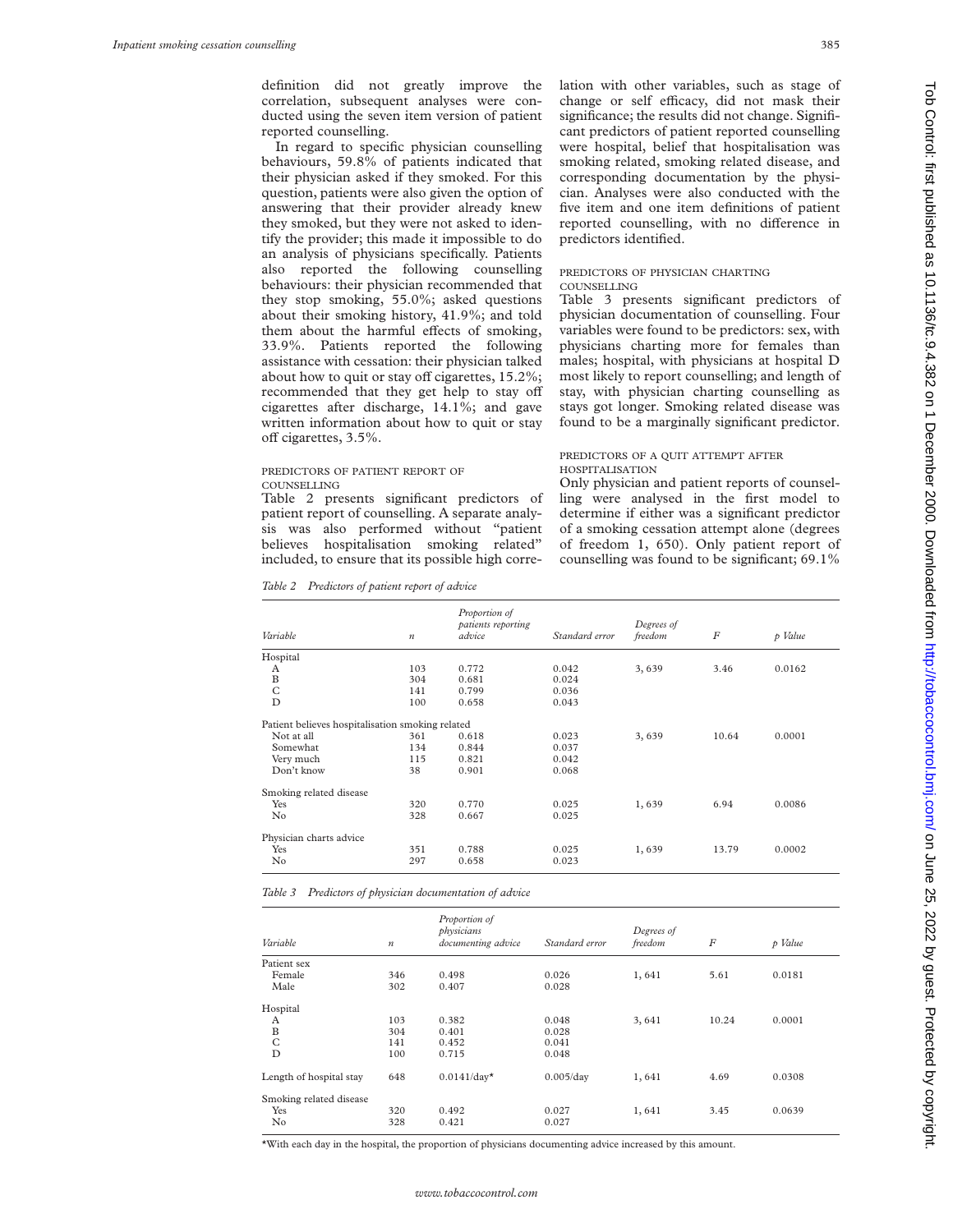(standard error  $(SE) = 0.022$ ) of patients who reported counselling made a quit attempt, while only  $57.1\%$  (SE = 0.035) of patients who did not report counselling made a quit attempt ( $F = 8.22$ ,  $p = 0.0043$ ). When physicians documented counselling, 67.6%  $(SE = 0.027)$  of patients made a quit attempt, versus  $64.0\%$  (SE = 0.025) when physicians did not document counselling  $(F = 0.94,$ p = 0.3330). Therefore, physician charted counselling was excluded from further models. In the final model, patient report of counselling was still found to be a significant predictor  $(F = 7.09, p = 0.0080)$  of a smoking cessation attempt after adjusting for age group, stage of change, time to first morning cigarette, patient belief that hospitalisation is smoking related, hospital, and length of stay. Again, analyses were also done using the five item and one item definitions of patient reported counselling, with no difference in predictors identified.

## **Discussion**

This study examined the rates of counselling documented by physicians and reported by patients, as well as the correlation between these two reports. It identified predictors of physician and patient reports of counselling, and the effect of reports of counselling on a smoking cessation attempt after discharge from the hospital.

#### SMOKING CESSATION COUNSELLING REPORTED

The frequencies of counselling reported indicate that patients report counselling at a higher rate than that indicated by physician documentation in the chart. This was not surprising, given the results of previous studies.<sup>14–21</sup> What is surprising is the extremely low correlation between the two reports. Although the relationship between patient report and physician documentation was significant, the correlation was only 13–15%. It is possible that this discrepancy is at least in part an artefact of the way counselling was defined for the two groups in this study. Patients were asked seven specific questions about the content of their discussions with physicians; the term "counselling" was not left to their interpretation. Physicians, on the other hand, were directed to have a discussion with their patient that "included" four items; they were not asked to specifically report what had been done. The statement, "I delivered cessation advice", may have been interpreted in multiple ways, making comparison between the two reports potentially problematic.

It is also important to recognise that the poor correlation may have been the result of faulty patient recall and over report, or failure of the physician to document all cases in which counselling was performed. This may simply be the nature of patient report and physician documentation. However, the length of time from discharge to the phone interview may have biased patient report. An exit interview might be more appropriate to ensure accurate reporting. However, length of time to phone interview was not a significant predictor of patient report. Physician documentation may

have been affected by the use of chart labels. They were intended to make documentation easier, yet counselling may have been recorded elsewhere, precluding inclusion in our analysis. While our results may reflect the poor feasibility of the use of chart labels in the hospital, it is also possible that results would be worse without a "user friendly" system in place.

Regardless of the cause, the poor correlation between patient report and physician documentation has implications in both the clinical and the research setting. For counselling to be maximally effective clinically, it is important that both the patient and the physician perceive that counselling has been done. In the context of research, it is important to realise that the source of a report of counselling must be considered in analysis; patient and physician reports do not seem to be interchangeable variables.

Other studies have offered solutions to resolve the disagreement between patient report and physician documentation. Brown and Adams simply calculate the average incidence of advice reported.17 Cummings and colleagues simply disregard physician documentation, as it is the patient who must ultimately make a health behaviour change.<sup>16</sup> Wilson and McDonald conclude that patient surveys are most reasonable for large scale research studies, owing to high sensitivity rates and despite high false positive rates.<sup>15</sup> Ultimately, none of these solutions seems satisfactory, as they do not take the relative accuracy of both reports into account.

We suggest that further research is warranted in order to determine the true rate of smoking cessation counselling in the inpatient setting, as well as to verify trends in patient report and physician documentation. The inpatient setting poses some particular challenges to a research study such as this, as patients have encounters with many physicians multiple times per day. It is unlikely that every encounter could be audio- or videotaped. It would be more reasonable to record interactions during a specific time, such as during morning rounds. Given the possible complications in our study as a result of different definitions of counselling, we also recommend that patients and physicians be asked identical questions about the content of the counselling.

Finally, we find the high rate of physician documentation at hospital D worth comment; it contradicts the trends found at all other hospitals in the study, as well as those in the literature to date. This hospital was quite zealous in promoting this research project, which may have resulted in higher physician documentation rates.

## TYPES OF COUNSELLING REPORTED BY PATIENTS

According to patient report, physicians are doing a moderate job of asking their patients about smoking, informing them of the harmful effects of smoking, and advising them to quit. However, they are doing a very poor job of providing information about how to quit. The low rate of patients reporting receiving written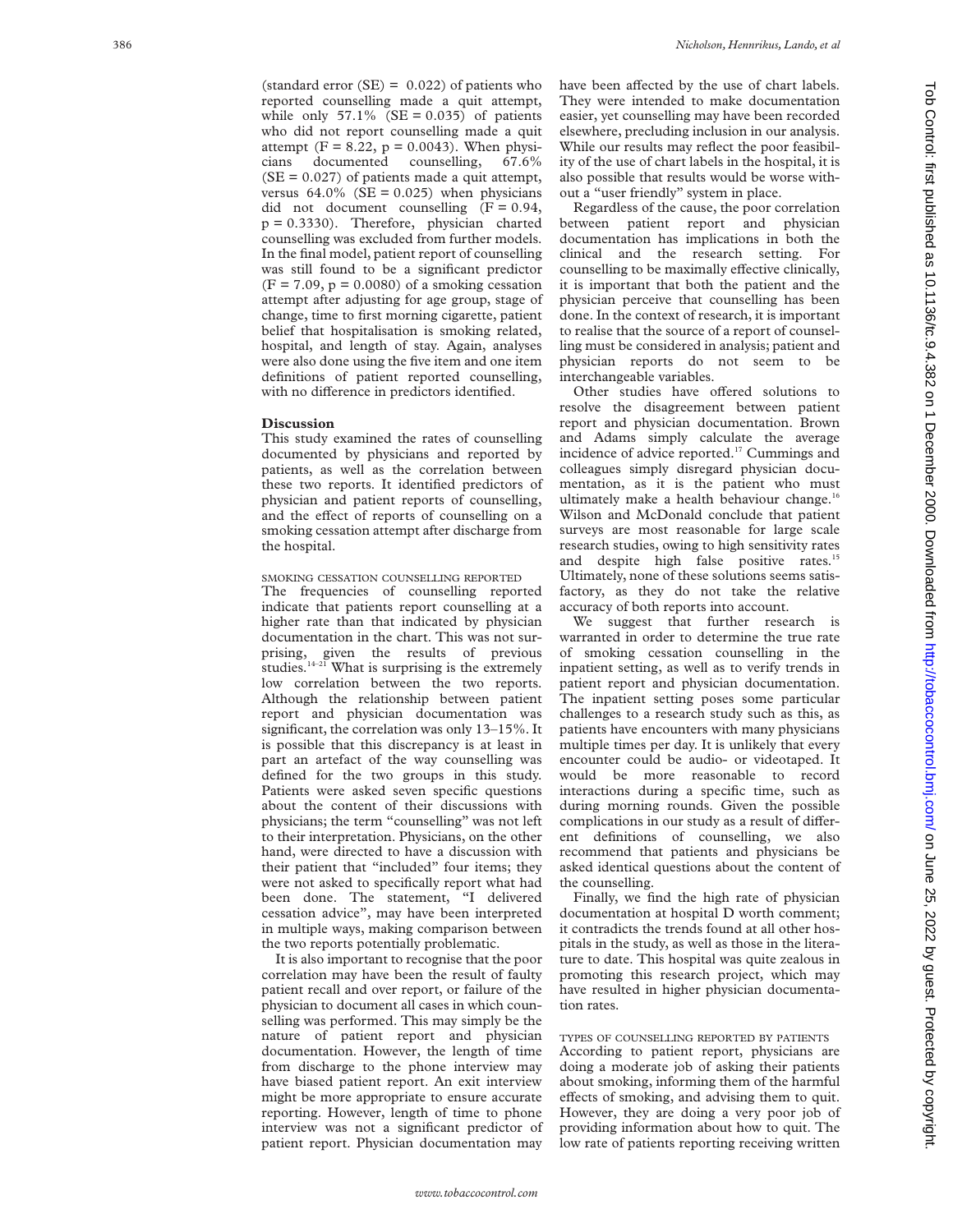information may have been caused by physicians' awareness that the TEAM booklet had already been given. Nevertheless, only 15.2% of patients reported talking with their physician about how to quit or stay off cigarettes, and only 14.1% reported that their physician recommended that they get help to stay off cigarettes after discharge. As a hospital stay presents a "teachable moment",<sup>1</sup> physicians should be taking advantage of this opportunity to educate their patients on how to quit smoking.

#### PREDICTORS OF REPORTS OF COUNSELLING

Patients were more likely to report counselling when they believed that their hospitalisation was related to their smoking, they had a smoking related disease, or their physician had charted counselling. Patients in hospitals A and C were also more likely to report counselling. Health beliefs and smoking related disease could act as mediators of patient self report in several ways. For instance, these patients may have been listening for counselling more closely, making them more likely to note and report it. Conversely, they may have been so expectant of receiving counselling that they incorrectly assumed it was given. In either case, patients with smoking related illnesses and hospitalisations may be more open to discussing smoking cessation; physicians should be conducting interventions with this group.

Physicians were more likely to chart counselling when the patient was female, they were at hospital D, the length of stay was greater, and the discharge diagnosis was smoking related. As indicated previously, sex has been shown to predict *patient* report of advice<sup>8 12 13</sup>; this has been attributed to factors such as more frequent clinic visits by women and the known increased risk of thromboembolism with concurrent use of oral contraceptives. With a longer hospital stay, the patient was likely more ill; this might prompt physicians to view discussion and subsequent documentation of smoking as a more important aspect of treatment. Also, the longer the stay, the more opportunities physicians had to see the chart label and respond to it. In the context of a smoking related disease, physicians may have been more apt to view counselling as a vital part of patient care, making it more likely they would both give and document counselling in the chart.

It is also important to note factors which were not identified as predictors of physician documentation. For instance, patients in the preparation stage of change are ready to quit smoking, but stage of change was not a predictor of documentation. This is an unfortunate missed opportunity, as patients in preparation may successfully quit smoking with clear, consistent instruction on how to quit. In the hospital, documentation is important in ensuring that this takes place. It is often the only way that many physicians are made aware of counselling, allowing them to reinforce each others' messages. Furthermore, in order for primary care physicians to

continue care effectively after discharge, it is important that they know that counselling has taken place.

## PREDICTORS OF OUIT ATTEMPT

We examined reports of counselling as predictors of cessation and found that only patient reported counselling predicted a quit attempt. This seems logical, as it is ultimately the patient who must be motivated to make the health behaviour change. This has important implications; if the patient report is the only one that predicts a cessation attempt, physicians should be making efforts to ensure that patients will recall their counselling.

While we feel that our study has demonstrated the importance of patient report of counselling in smoking cessation, it is also important to note some limitations not already discussed above. At this point, we have not biochemically confirmed reported quit attempts. Furthermore, we do not yet have long term abstinence results, so no statements can be made about the impact of reports of counselling on long term cessation.

#### **CONCLUSION**

In the hospital setting, patients report smoking cessation counselling at a higher rate than physicians document it. Furthermore, reports of counselling are very poorly correlated. A patient report of counselling is predicted by specific study hospital, patient belief that the hospitalisation is smoking related, a smoking related disease, and documentation of counselling by the physician. Physician reports of counselling are more likely when patients are female, admitted to a specific hospital, have a longer hospital stay, and have a smoking related disease. The only report of counselling that was a predictor of a quit attempt was that of the patient. Given this finding, physicians should be taking steps to ensure that their patients understand and recall the counselling that they provide.

We thank Rose Hilk for her assistance and guidance in data management and analysis. This research was supported by grant HL54132 from the National Institutes of Health.

- 1 Emmons KM, Goldstein MG. Smokers who are hospitalized: a window of opportunity for cessation interventions. *Prev Med* 1992;**21**:262–9.
- 2 Neighbor WE, Stoop DH, Ellsworth A. Smoking cessation counseling among hospitalized smokers. *Am J Prev Med* 1994;**10**:140–4.
- 3 Houston Miller N, Smith PM, DeBusk RF, *et al*. Smoking cessation in hospitalized patients: results of a randomized trial. *Arch Intern Med* 1997;**157**:409–15.
- 4 Rigotti NA, Arnsten JH, McKool KM, et al. Efficacy of a smoking cessation program for hospital patients. *Arch Intern Med* 1997;**157**:2653–60.
- 5 Robinson MD, Laurent SL, Little JM. Including smoking<br>status as a vital sign: it works. *J Fam Pract* 1995:40;556–61.<br>6 Dickey LL, Gemson DH, Carney P. Office system
- interventions supporting primary care-based health be-havior change counseling. *Am J Prev Med* 1999;**17**:299– 308.
- 7 Ockene JK, Hosmer DW, Williams JW, *et al*. The relationship of patient characteristics to physician delivery of advice to stop smoking. *J Gen Intern Med* 1987;**2**:337–40. 8 Frank E, Winkleby MA, Altman DG, *et al*. Predictors of
- physicians' smoking cessation advice. *JAMA* 1991; **<sup>266</sup>**:3139–44.
- 9 Anda RF, Remington PL, Sienko DG, Davis RM. Are physicians advising smokers to quit? The patient's perspective. *JAMA* 1987;**257**:1916–19.
- 10 Gilpin EA, Pierce JP, Johnson M, Bal D. Physician advice to quit smoking: results from the 1990 California Tobacco Survey. *J Gen Intern Med* 1993;**8**:549–53.